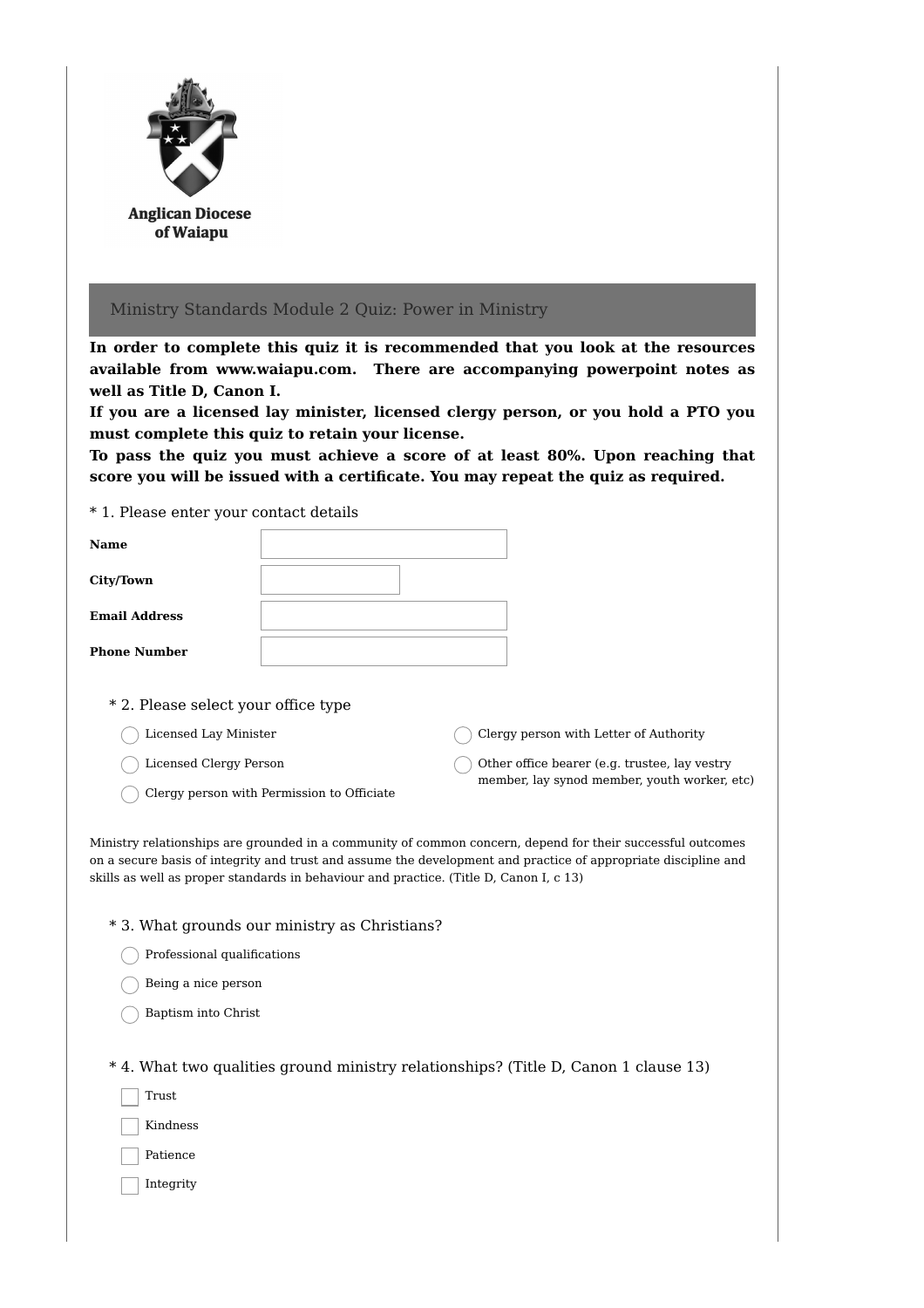| * 5. According to clause 13 of Canon I, safe practice of ministry relationships depends on |  |
|--------------------------------------------------------------------------------------------|--|
| which two things below? (tick two)                                                         |  |

Being in the church for a long time.

People recognizing our office and its authority.

Development and practice of discipline and skills.

Proper standards of behaviour and practice.

\* 6. What must a minister guard against? (Select one)

- $\bigcap$  Being unfit
- Missing church
- Misunderstanding and over-dependence

\* 7. What can a minister do to maintain safe practice?

- Stay at home
- Develop an understanding of power and boundaries through training, reflection and supervision.
- Deny the relevance of boundaries, reject the notion that office bearers have power, and claim the world has just gone crazy with political correctness.

Ministers of God's grace can themselves become vulnerable. Ministers must guard against the possibility of misunderstanding and over-dependence. Ministers must preserve appropriate inter-personal disciplines and boundaries, and they shall be aware of the power of the Minister's position Ministers must avoid abuse of that power, and any manipulation of a person in the guise of giving counsel. It is a serious abuse of power to use a calling or a pastoral position to further a personal relationship of an emotional or sexual nature, and it is a breach of duty.

Title D, Canon I, c 18

\* 8. Which possible areas of abuse does clause 18 highlight? (Tick any that apply)

- Using the position to deepen a relationship for the minister's benefit.
- Manipulating a person when pretending to help them.
- Seeking a sexual relationship.

\* 9. What does clause 18 say will help prevent these abuses of power? (Tick any that apply)

Going to the gym.

Chatting with a friend.

Preserving appropriate inter-personal disciplines and boundaries.

Awareness of power and the potential to abuse it.

\* 10. How does clause 18 describe abuses of power?

No big deal.

Confidence boosters.

A breach of duty.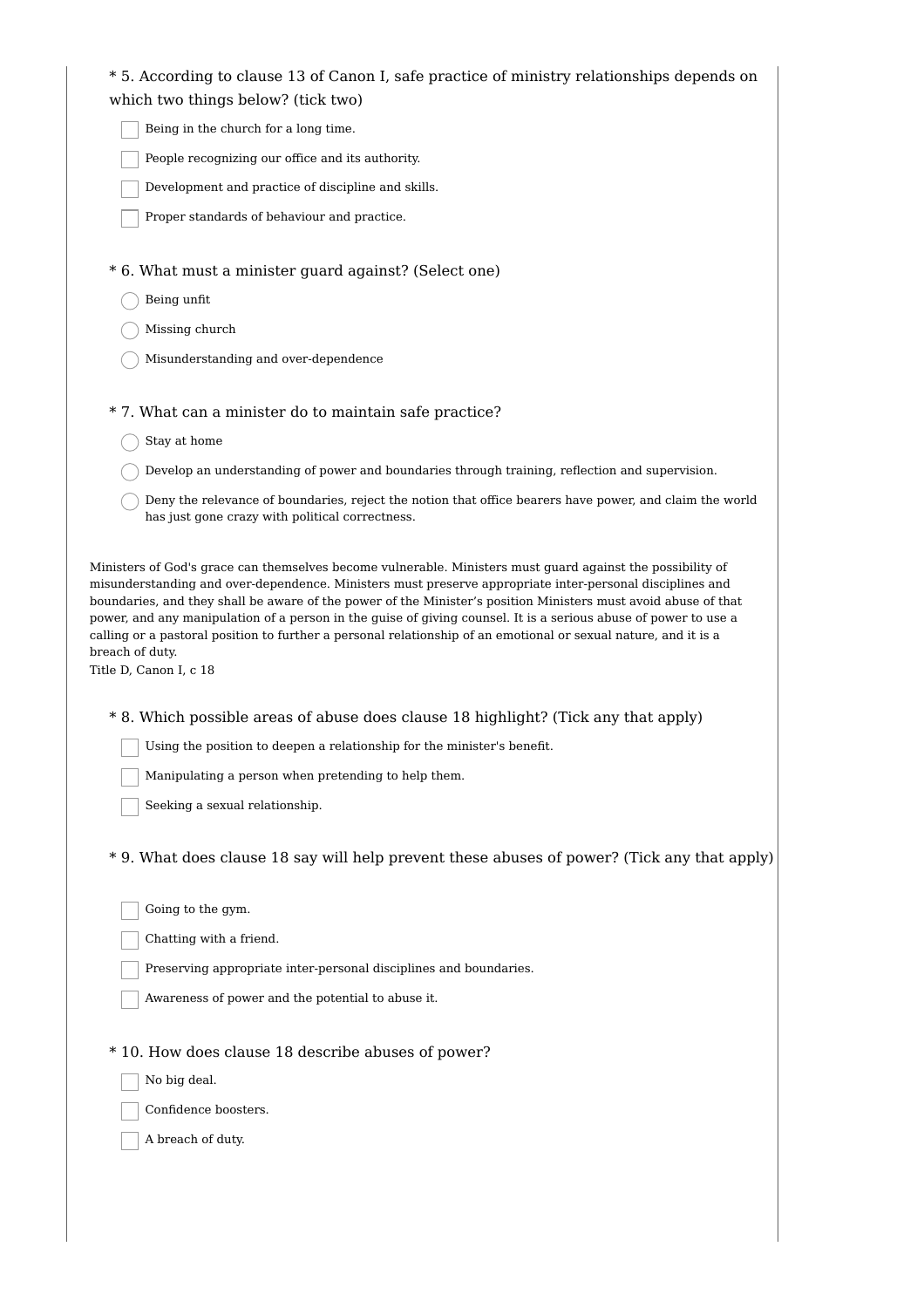\* 11. What is power?

Something I do not have.

 $\bigcap$  A capacity to act and influence others.

Dangerous and to be avoided.

\* 12. Of the four power types, which would describe the power held by an Anglican office bearer?

Expert

Character

- Role
- Culture

Power is organic and operates in different contexts.

In a church context you have known, where is the power?

Answer the following three questions with reference to the swamp / lake metaphor for a church.

#### \* 13. What is the "surrounding landscape"?

- ◯ Attractive.
- The street address.
- $\bigcap$  Broad historical events in Aotearoa New Zealand along with time and location.

\* 14. What do the rivers flowing into the lake/swamp represent?

- Regional Council plans.
- Current cultural narrative and norms that change with time.
- $\bigcap$  A sign of the church going under.
- \* 15. What gets caught in the 'bottom of the lake'?
	- ◯ Fishing Lures
	- Hidden events and historic patterns of behaviour that continue to affect the life and narratives of the local church.
	- Rosters

# \* 16. Ministry relationships are different to friendships. What makes them different? (Select one that applies)

- A deliberate focus on the other person.
- $\bigcap$  Having a beer to take the edge off the conversation.
- Being subject to the standards of a professional body and subject to a formal complaints process.
- $\bigcap$  An appointment has been made in a neutral space.

### \* 17. Does everyone have the same amount of power?

- Yes!
- $\bigcap$  No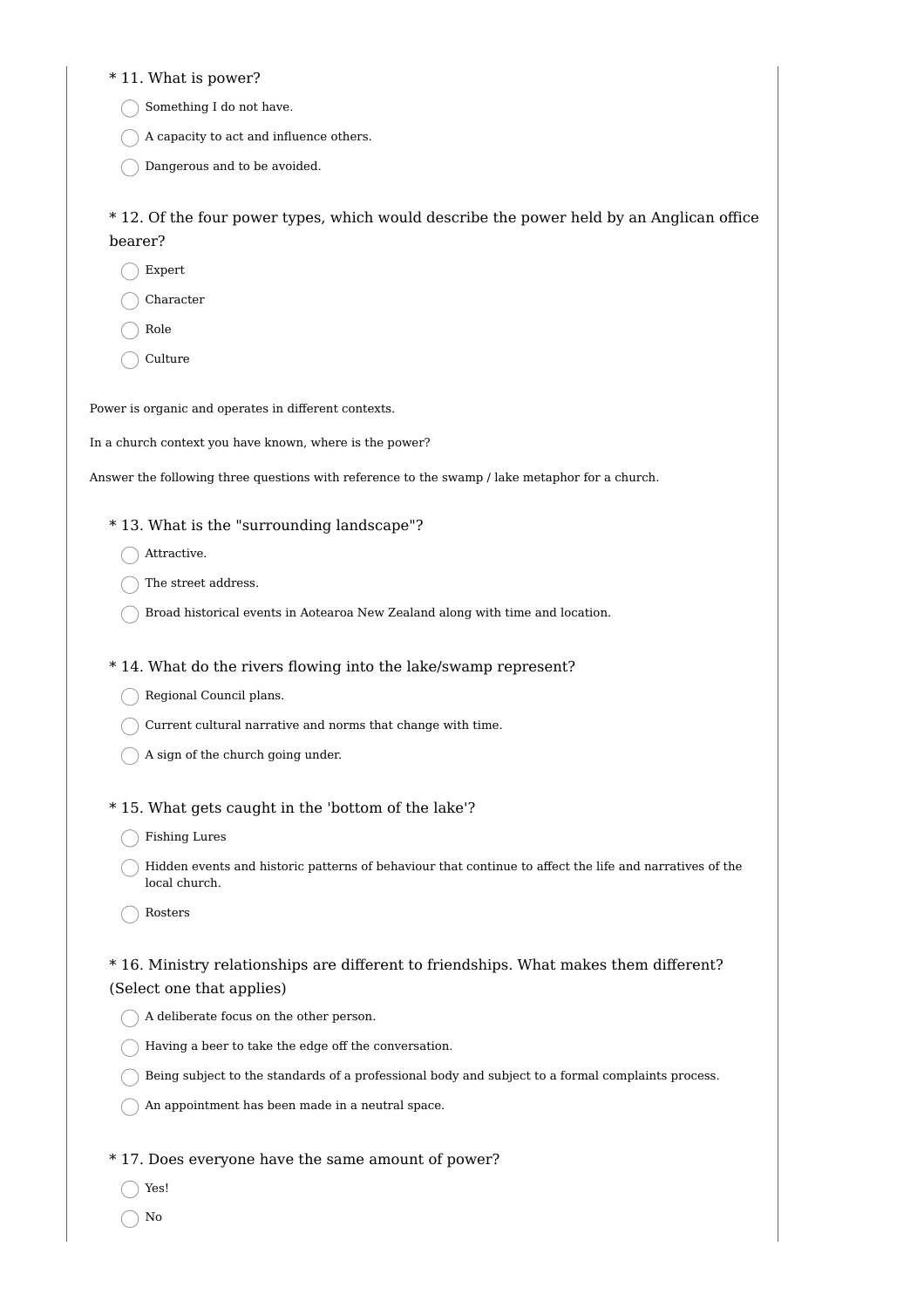| expected to lead an exemplary way of life.<br>Title D, Canon 1, c 1 |                                                                                      | Men and women accepting the distinctive calling of ordained ministry and office bearers in this church must<br>recognize they are not simply exercising a function or role. They also exercise a representative Ministry and are |  |  |  |  |
|---------------------------------------------------------------------|--------------------------------------------------------------------------------------|----------------------------------------------------------------------------------------------------------------------------------------------------------------------------------------------------------------------------------|--|--|--|--|
|                                                                     | 18. What three things will you remember about ministry and power?                    |                                                                                                                                                                                                                                  |  |  |  |  |
| 1                                                                   |                                                                                      |                                                                                                                                                                                                                                  |  |  |  |  |
| 2                                                                   |                                                                                      |                                                                                                                                                                                                                                  |  |  |  |  |
| 3                                                                   |                                                                                      |                                                                                                                                                                                                                                  |  |  |  |  |
|                                                                     |                                                                                      |                                                                                                                                                                                                                                  |  |  |  |  |
|                                                                     |                                                                                      | The next set of questions concern the slides for part 2 of the webinar.                                                                                                                                                          |  |  |  |  |
|                                                                     | *19. What are the effects of managing relational boundaries? (Tick two)              |                                                                                                                                                                                                                                  |  |  |  |  |
|                                                                     | A severely reduced ability to care for people.                                       |                                                                                                                                                                                                                                  |  |  |  |  |
|                                                                     | Protection of those for whom we have responsibility from our abuse of power.         |                                                                                                                                                                                                                                  |  |  |  |  |
| A dinner date.                                                      |                                                                                      |                                                                                                                                                                                                                                  |  |  |  |  |
|                                                                     | Clear signals that demonstrate it is safe to trust us.                               |                                                                                                                                                                                                                                  |  |  |  |  |
|                                                                     |                                                                                      | * 20. When are people more likely to violate boundaries? (Tick any that apply)                                                                                                                                                   |  |  |  |  |
|                                                                     | When they lose sight of their power and responsibility.                              |                                                                                                                                                                                                                                  |  |  |  |  |
|                                                                     | When they stop reflecting on what they are doing.                                    |                                                                                                                                                                                                                                  |  |  |  |  |
|                                                                     | When tired, stressed or unwell.                                                      |                                                                                                                                                                                                                                  |  |  |  |  |
|                                                                     | When they discover they can get away with it.                                        |                                                                                                                                                                                                                                  |  |  |  |  |
| (Tick any that apply)                                               |                                                                                      | * 21. From the following list, identify behaviour that reveals ministry boundary erosion.                                                                                                                                        |  |  |  |  |
|                                                                     | Sexual jokes or innuendo.                                                            | Phoning, texting or messaging because you                                                                                                                                                                                        |  |  |  |  |
| Regular supervision.                                                |                                                                                      | want to chat.                                                                                                                                                                                                                    |  |  |  |  |
|                                                                     | Making appointments with people at times<br>when no one else is around.              | Allowing side conversations that take place<br>after vestry meetings.                                                                                                                                                            |  |  |  |  |
|                                                                     | * 22. What is one key strategy for managing ministry encounters?                     |                                                                                                                                                                                                                                  |  |  |  |  |
| Knowing how to cook.                                                |                                                                                      |                                                                                                                                                                                                                                  |  |  |  |  |
| Clearing your diary.                                                |                                                                                      |                                                                                                                                                                                                                                  |  |  |  |  |
|                                                                     | Developing skills in engaging and disengaging.                                       |                                                                                                                                                                                                                                  |  |  |  |  |
| "I know how you feel."                                              | statements might describe an unhelpful merger/boundary violation?                    | * 23. In Mark 5:25-34 we witness Jesus encounter someone in need. He engages and<br>disengages: his life intersects with the woman's but does not eclipse it. Which of these                                                     |  |  |  |  |
|                                                                     | "It sounds like you feel frustrated and disappointed. Does that sound right to you?" |                                                                                                                                                                                                                                  |  |  |  |  |

"How does this make you feel?"